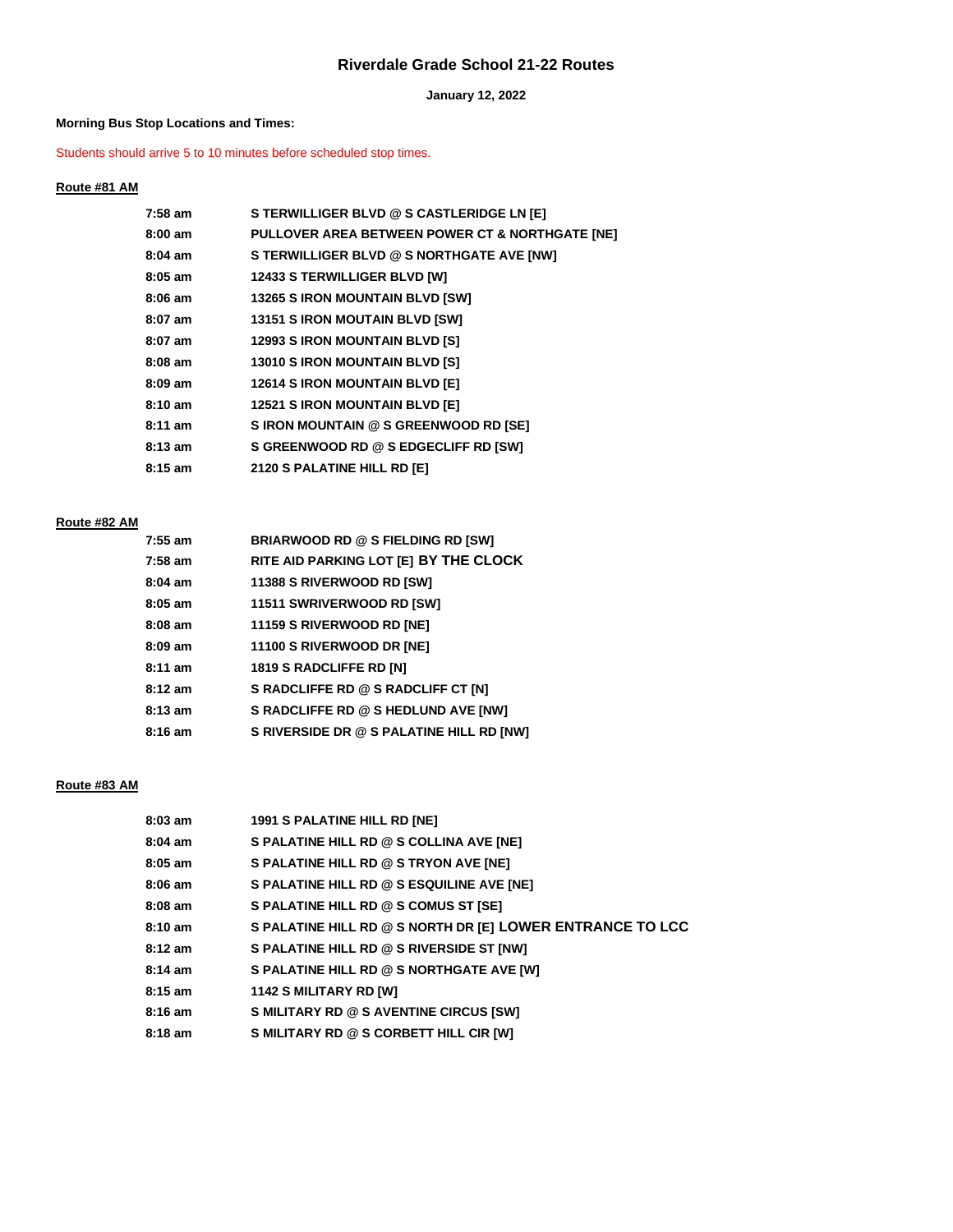#### **January 12, 2022**

#### **Afternoon Bus Stop Locations and Times:**

#### Buses May arrive 5 to 10 minutes after scheduled stop times due to traffic or weather condition

#### **Route #81 PM**

| 3:30 pm | 2120 S PALATINE HILL RD [E]                     |
|---------|-------------------------------------------------|
| 3:33 pm | S GREENWOOD RD @ S EDGECLIFF RD [NE]            |
| 3:34 pm | S IRON MOUNTAIN @ S GREENWOOD RD [N]            |
| 3:36 pm | <b>12521 S IRON MOUNTAIN BLVD [W]</b>           |
| 3:37 pm | <b>12614 S IRON MOUNTAIN BLVD [W]</b>           |
| 3:38 pm | <b>13010 S IRON MOUNTAIN BLVD [N]</b>           |
| 3:39 pm | <b>12993 S IRON MOUNTAIN BLVD [N]</b>           |
| 3:40 pm | <b>13151 S IRON MOUTAIN BLVD [NE]</b>           |
| 3:40 pm | 13265 S IRON MOUNTAIN BLVD [NE]                 |
| 3:42 pm | <b>12433 S TERWILLIGER BLVD [E]</b>             |
| 3:43 pm | PULLOVER AREA BETWEEN POWER CT & NORTHGATE [NE] |
| 3:47 pm | S TERWILLIGER BLVD @ S NORTHGATE AVE [NW]       |
| 3:48 pm | S TERWILLIGER BLVD @ S CASTLERIDGE LN [NW]      |
|         |                                                 |

#### **Route #82 PM**

| $3:31$ pm | 11388 S RIVERWOOD RD [SW]                |
|-----------|------------------------------------------|
| $3:32$ pm | 11511 S RIVERWOOD RD [SW]                |
| $3:36$ pm | 11159 S RIVERWOOD RD [NE]                |
| $3:36$ pm | 11100 S RIVERWOOD DR [NE]                |
| $3:38$ pm | <b>1819 S RADCLIFFE RD [N]</b>           |
| $3:39$ pm | S RADCLIFFE RD @ S RADCLIFF CT [N]       |
| $3:40$ pm | S RADCLIFFE RD @ S HEDLUND AVE [NW]      |
| $3:43$ pm | S RIVERSIDE DR @ S PALATINE HILL RD [NW] |
| $3:49$ pm | RITE AID PARKING LOT [E] BY THE CLOCK    |
| $3:51$ pm | <b>BRIARWOOD RD @ S FIELDING RD [SW]</b> |

#### **Route #83 PM**

| 3:30 pm   | 1991 S PALATINE HILL RD [NE]                              |
|-----------|-----------------------------------------------------------|
| 3:32 pm   | S PALATINE HILL RD @ S COLLINA AVE [NE]                   |
| 3:33 pm   | S PALATINE HILL RD @ S TRYON AVE [NE]                     |
| 3:34 pm   | S PALATINE HILL RD @ S ESQUILINE AVE [NE]                 |
| 3:35 pm   | S PALATINE HILL RD @ S NORTHGATE AVE [NE]                 |
| 3:36 pm   | S PALATINE HILL RD @ S COMUS ST [SE]                      |
| 3:38 pm   | S PALATINE HILL RD @ S FRANK MANOR DR [SE]                |
| $3:39$ pm | S PALATINE HILL RD @ S NORTH DR [E] LOWER ENTRANCE TO LCC |

#### **Route #84 PM**

| $3:31$ pm | S MILITARY RD @ S CORBETT HILL CIR [NE] |
|-----------|-----------------------------------------|
| $3:33$ pm | 1710 S MILITARY RD [E]                  |
| $3:34$ pm | S MILITARY RD @ S AVENTINE CIRCUS [NE]  |
| $3:35$ pm | <b>1280 S MILITARY RD [E]</b>           |
| $3:36$ pm | S MILITARY RD @ S VACUNA ST [E]         |
| $3:37$ pm | 1158 S MILITARY RD [E]                  |
| $3:38$ pm | <b>1125 S MILITARY RD [E]</b>           |
| $3:38$ pm | S MILITARY RD @ S PALATINE HILL RD [SE] |